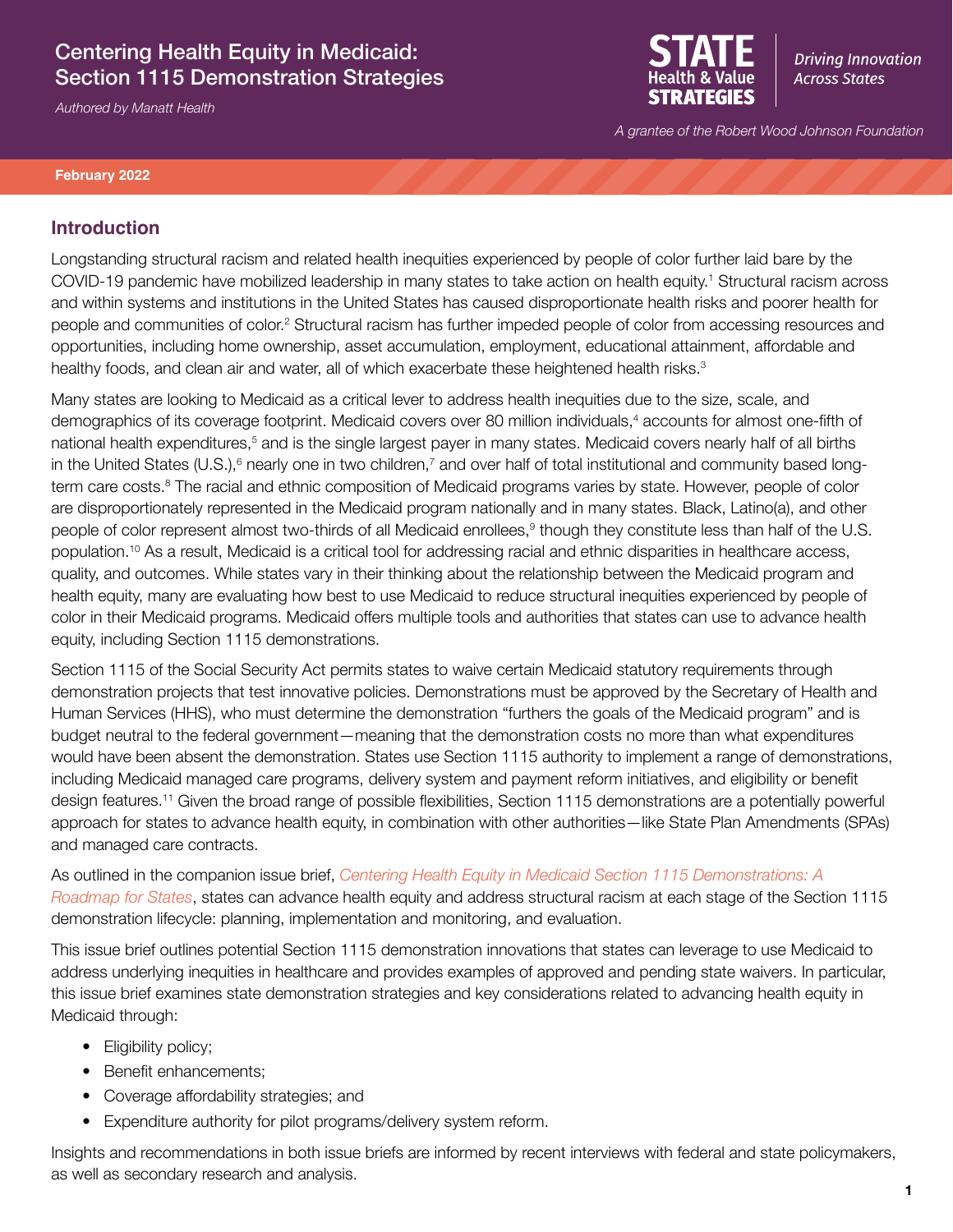| Roadmap to Center Equity Through the Section 1115 Demonstration Lifecycle |  |  |
|---------------------------------------------------------------------------|--|--|
| <b>1.0. Eligibility Policy</b>                                            |  |  |
| 1.1. Global Eligibility Expansion                                         |  |  |
| 1.2. Targeted Eligibility Expansion                                       |  |  |
| 1.3. Postpartum Eligibility Expansion                                     |  |  |
| 1.4. Continuous Eligibility                                               |  |  |
| 2.0. Benefit Enhancements                                                 |  |  |
| 3.0. Coverage Affordability Strategies                                    |  |  |
| 4.0. Expenditure Authority for Investment in Targeted Providers/Services  |  |  |

## **1.0. Eligibility Policy**

Medicaid eligibility, enrollment, and continuity of coverage (i.e., getting people covered and keeping them covered) are key drivers of health equity, given that Medicaid offers comprehensive and affordable health coverage. Most states grapple with a range of problems related to Medicaid coverage, access, and retention, including gaps in access to affordable coverage across broad or targeted populations and "churn" (the cycle of eligible people losing and regaining coverage)—and some of these challenges can be addressed through Section 1115 demonstrations related to eligibility policy.

**1.1. Global Eligibility Expansion.** Recognizing the importance of Medicaid coverage in improving access, quality, and outcomes for enrollees, states can advance equity by expanding program eligibility. States that have not adopted the Affordable Care Act's (ACA's) Medicaid expansion could choose to expand eligibility up to 138 percent of the federal poverty level (FPL), and all states can consider broader eligibility expansions *above 138 percent of the FPL*. While global expansion does not focus explicitly on addressing disparities for a specific racial or ethnic group, broadly expanding Medicaid can help narrow health disparities, as people of color are more likely to be uninsured and live in households earning incomes below Medicaid thresholds due to underlying structural racism.12 Medicaid authority permits states to implement these broad eligibility expansions, including for populations above 138 percent of the FPL, through a SPA. However, states could choose to tailor coverage using an 1115 waiver, particularly for expansions above 138 percent of the FPL. Notably, given the availability of subsidized individual market coverage under the ACA and current subsidy enhancements available pursuant to the American Rescue Plan Act of 2021 (ARP), most individuals with incomes above 138 percent of the FPL have access to zero-premium coverage through ACA Marketplaces.13 To the extent the ARP enhanced subsidies expire, states seeking to advance health equity through Medicaid may be more inclined to pursue 1115 demonstrations that enhance or provide "wrap-around" benefits or cost-sharing subsidies available through the Marketplace for this population, rather than implementing a global expansion of Medicaid above 138 percent of the FPL. Examples of wrap-around benefits to align Medicaid and Marketplace coverage might include non-emergency medical transportation (NEMT) or dental benefits, as directed by legislation in Connecticut.<sup>14</sup>

**1.2. Targeted Eligibility Expansion.** Section 1115 flexibilities that permit targeted eligibility expansions for specific populations or geographic areas may help states achieve their health equity goals. For example, states are increasingly seeking Section 1115 demonstrations to implement population-specific eligibility expansions for individuals who have traditionally faced barriers to accessing the healthcare system, including individuals with mental health or substance use disorder (SUD) needs, individuals who are in the pre-release period from jail or prison, and immigrant populations who lack access to Medicaid and affordable coverage options. States can also request regional or county-based eligibility expansions above mandatory or Medicaid expansion eligibility thresholds based on health disparities in specific geographic regions. For example, following the water crisis in Flint, Michigan, the state expanded eligibility and services through a Section 1115 demonstration to screen for and address adverse health outcomes resulting from the crisis, which disproportionately impacted people who are Black.<sup>15,16</sup> To date, HHS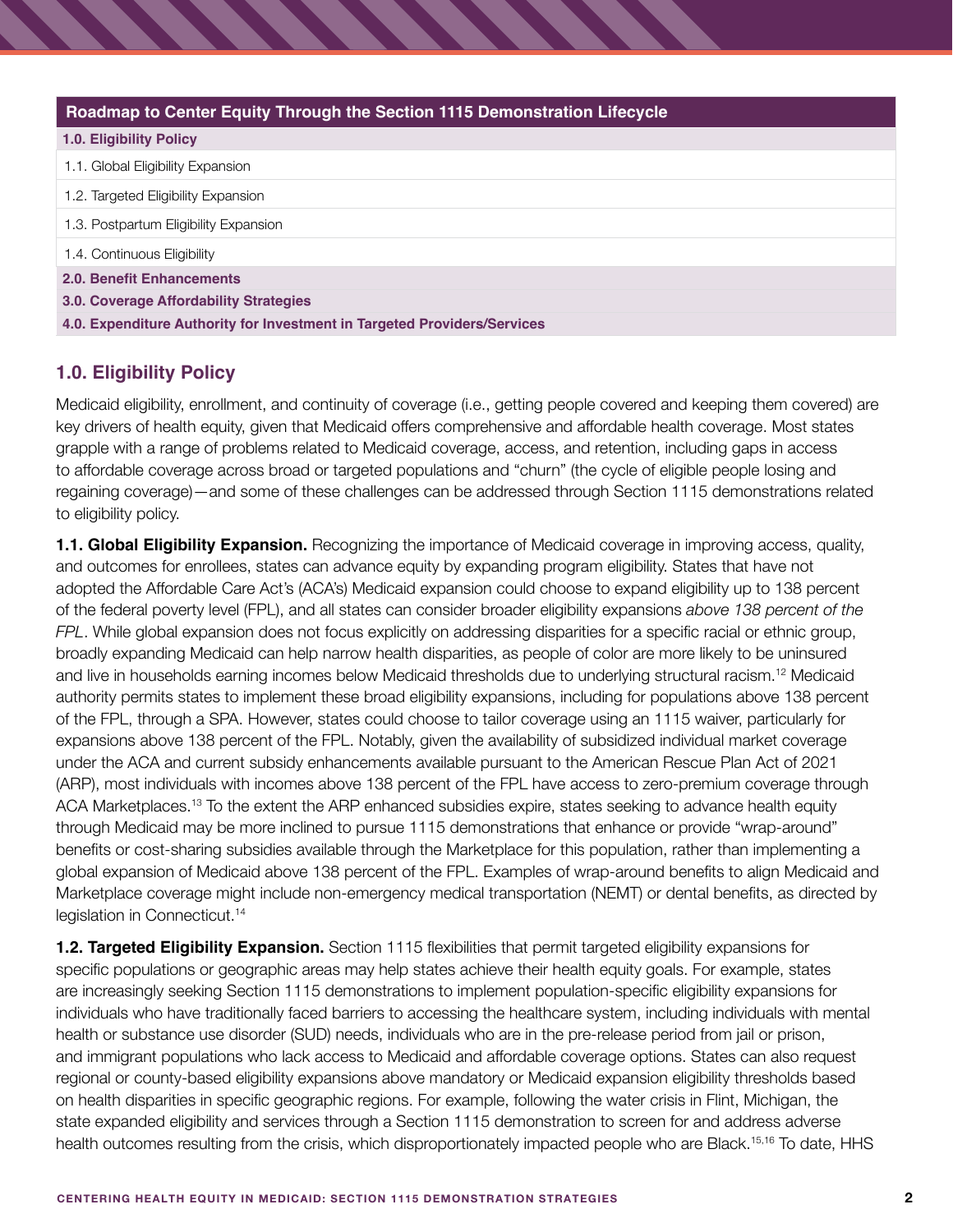has not approved demonstration proposals for Medicaid eligibility or benefit innovations that are focused on specific racial or ethnic groups. States require further discussion and guidance from CMS in developing population-specific demonstrations.

**1.3. Postpartum Eligibility Expansion.** While ARP establishes a new state option to extend Medicaid and Children's Health Insurance Program (CHIP) coverage for pregnant individuals for one year following the baby's birth, some states are still forging ahead with postpartum extension demonstration requests in order to go above and beyond the SPA option. Using 1115 authority, states are seeking a longer postpartum period or to extend the postpartum period for populations not otherwise eligible under the SPA option (e.g., individuals who apply for coverage past the 60 days postpartum period who were not previously enrolled in Medicaid or CHIP).17 Studies show that women who are Black or American Indian/Alaska Native have higher rates of pregnancy-related deaths compared to women who are non-Hispanic white and these policies can help address those disparities by expanding access to care.18 Notably, CMS is still crafting its guidance on the SPA option for postpartum coverage, which may address some of these coverage issues reflected in proposed state demonstrations. Despite these new coverage flexibilities, states are still experiencing coverage gaps for postpartum individuals, specifically immigrants who don't qualify for government sponsored coverage. Illinois, for example, has filled remaining coverage gaps by using CHIP Health Services Initiatives (HSIs) to extend postpartum coverage for immigrants, including Children's Health Insurance Program Reauthorization Act of 2009 (CHIPRA) 214 and the "unborn child" populations. (For more detail on these options, see *[The American Rescue](https://www.shvs.org/wp-content/uploads/2021/04/ARP-Postpartum-Extension.pdf)  [Plan Act's State Option to Extend Postpartum Coverage](https://www.shvs.org/wp-content/uploads/2021/04/ARP-Postpartum-Extension.pdf)*.)

**1.4. Continuous Eligibility.** Individuals repeatedly churning on and off insurance coverage results in periods of uninsurance, delays and interruptions in care, and less uptake of preventive care among Medicaid enrollees.19 To reduce churn among Medicaid enrollees, states can implement continuous eligibility policies for adults, children, or other specific populations through 1115 demonstrations. States can implement 12 months of continuous coverage for children via a SPA, and, to date, at least 32 states have taken up this option.<sup>20</sup> To go beyond the SPA option, Washington and Oregon have legislation and a demonstration application, respectively, proposing continuous coverage for periods up to the first five years of life for children.<sup>21</sup> States may also consider implementing continuous coverage for adults through 1115 authority, or population-specific continuous eligibility for adults at high risk of health disparities, poor health outcomes, and churn. These populations may include adults and/or youth who are justice-involved, individuals who are experiencing homelessness, individuals with mental health or SUD needs, parents of children who are in the foster care system or juvenile justice-involved, or individuals residing in communities that are experiencing health disparities and are historically under-resourced and marginalized.

### **2.0. Benefit Enhancements**

Most Medicaid benefits can be implemented via SPA authority, but Section 1115 waiver authority is required if states wish to cover enhanced benefits or services beyond those authorized under the State Plan, or if they seek to cover enhanced benefits for certain populations or geographies, including those negatively impacted by health disparities. To address longstanding disparities and structural racism in healthcare, states could use Section 1115 authority to offer enhanced benefits that address the social drivers of health (SDOH) that otherwise cannot be covered by Medicaid. Structural racism has resulted in divergent access to home ownership, transportation, asset accumulation, affordable and healthy food, clean air and water, employment, and educational attainment among people of color, and SDOH such as these contribute to where and how individuals live, which exacerbates health risks. Given that Medicaid, by definition, serves populations with lower incomes—and Black, Latino(a), and other people of color disproportionately have lower incomes due to historical inequities and structural racism that underpin social and economic opportunities—states have a particularly strong imperative to understand and address SDOH to improve health outcomes.

States can use 1115 waiver authority to implement a broad range of enhanced benefits that can help address SDOH, including housing supports, health-promoting food, supported employment, transportation, child care, and family care services. For example, North Carolina is implementing the "Healthy Opportunities" pilot program that will fund approved services related to housing, food, transportation, and interpersonal safety and toxic stress that directly impact health outcomes.22 Similarly, Arizona recently submitted an enhanced benefit request to the Centers for Medicare & Medicaid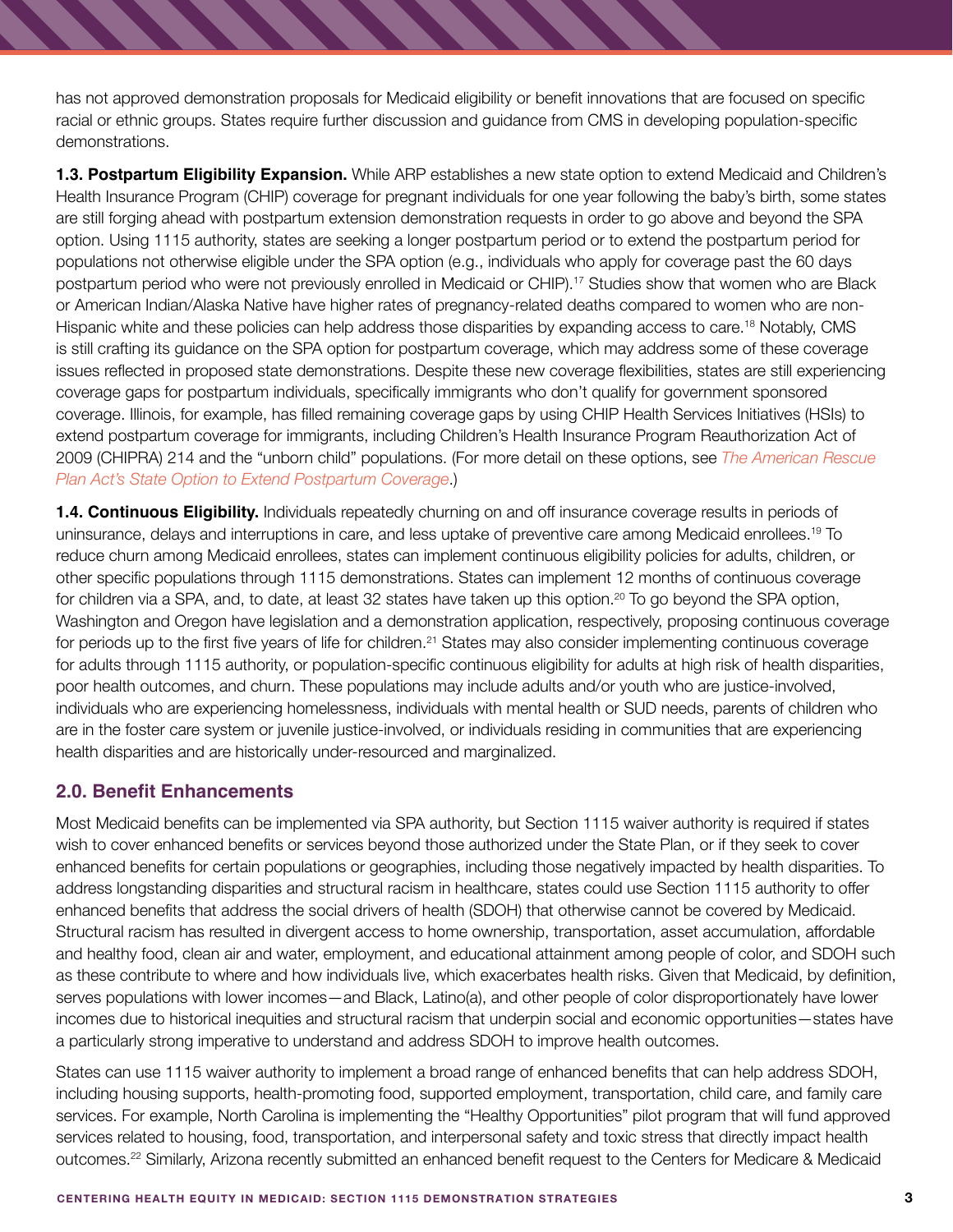Services (CMS) to offer housing supports for individuals experiencing homelessness or housing instability. Notably, California received approval in December 2021 to implement a menu of 14 "Community Supports," which are services that can be covered by managed care plans and offered by local community-based providers as appropriate, costeffective alternatives to traditional medical services or settings. The Community Supports aim to address SDOH and include assistance with medically tailored meals, transitioning from nursing home care to the community, recuperative care, and short-term post-hospitalization services, among others. Two of these Community Supports—recuperative care and short-term post-hospitalization housing services—are authorized under Section 1115 demonstration authority, while the remaining 12 are approved under managed care regulatory authority as "in lieu of services" and effectuated in California through its Section 1915(b) waiver.

States might also seek flexibilities to expand the types of supports offered through Medicaid to address SDOH, improve chronic disease management and prevention, or expand primary care access. Approaches might include funding broader types of providers, including those with strong ties to the community, such as home-visiting supports, peer supports, doulas, community health workers, or school liaisons. When implementing enhanced benefits, states could consider focusing on those populations with the greatest economic or social support needs, including individuals who are homeless or at risk of homelessness, individuals who are pregnant or postpartum, individuals with mental health or SUD needs, individuals who are justice-involved, or individuals residing in communities that are experiencing health disparities and are historically under-resourced.

### **3.0. Coverage Affordability Strategies**

Initiatives to make coverage more affordable can improve access to services by addressing cost as a significant barrier to care. To help make care more affordable, states can leverage Section 1115 demonstrations to offer wrap-around coverage for people enrolled in Marketplace plans (for example, to increase affordability of premiums, copayments, cost-sharing, or prescription drugs), offer cost-sharing subsidies to support Medicaid-eligible individuals with employersponsored insurance or individual coverage that is otherwise prohibitively expensive, or eliminate the asset tests used to determine eligibility for long-term services and supports (LTSS). For example, Massachusetts and Vermont use Section 1115 authority to provide additional subsidies for Marketplace coverage to individuals who are not Medicaid eligible.

## **4.0. Expenditure Authority for Investment in Targeted Providers/Services**

States have historically pursued payment and delivery system reform Section 1115 demonstrations to improve the quality of care and reduce healthcare costs, and similar flexibilities can be used to advance equity priorities. In particular, states might consider using demonstration expenditure authority to increase payments to, or otherwise invest in, capacity building for providers that serve communities and populations experiencing health disparities and that have been historically under-resourced, including by Medicaid and other health coverage programs and payers. These types of provider payment enhancements or investments could be made for a range of providers—hospitals, behavioral health providers, Tribal healers, maternal health providers (including doulas), and child health providers among others—and tied to reducing identified health disparities through payment and delivery system reforms such as telehealth capacity building, and establishing critical anchor services, including services that address SDOH. Payment enhancements and other investments could also be broad based to stabilize and sustain providers that serve as anchor institutions<sup>23</sup> in communities experiencing health disparities, given that these investments will have positive impact on economic development and growth in those communities. Notably, states may consider advancing enhanced payments to targeted providers through the CMS directed payment [template.](https://www.medicaid.gov/sites/default/files/2020-02/438-preprint.pdf) Alternatively, states may use demonstration authority to fashion [Delivery System Reform Incentive Payment-like](https://www.macpac.gov/publication/delivery-system-reform-incentive-payment-dsrip-programs-2/#:~:text=Delivery%20System%20Reform%20Incentive%20Payment%20(DSRIP)%20programs%20are%20a%20new,undertake%20delivery%20system%20transformation%20efforts.) ("DSRIP-like") investment programs for targeted providers to deepen access in historically underserved communities through initiatives like developing community partnerships, establishing child care services, and other activities that strengthen providers' ability to serve the community.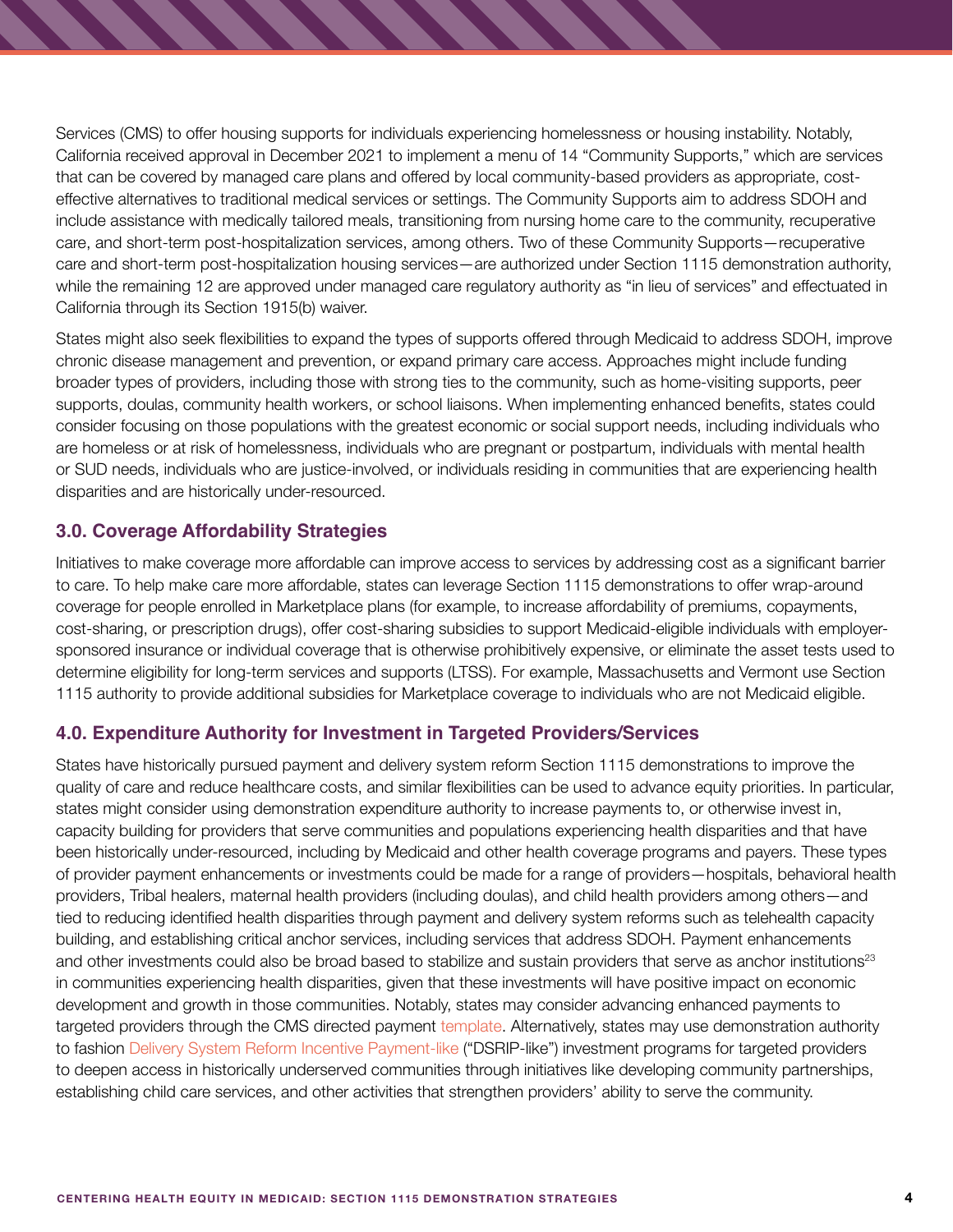| 1115 Waiver<br><b>Elements</b>         | <b>Potential 1115 Waiver</b><br><b>Strategies to Advance</b><br><b>Health Equity</b>                                                                                                                                                                                                                                                                                                                                                                                                                                                                                                                                                                                                                                                                                                                                                                                                                                                                                                                                                                                                                                                                                                                                                                                                                      | <b>Select State Examples of</b><br><b>1115 Waivers</b><br>(approved, pending, or under<br>consideration)                                                                                                                                                                                                                                                                  | <b>Notes / Considerations</b>                                                                                                                                                                                                                                                                          |
|----------------------------------------|-----------------------------------------------------------------------------------------------------------------------------------------------------------------------------------------------------------------------------------------------------------------------------------------------------------------------------------------------------------------------------------------------------------------------------------------------------------------------------------------------------------------------------------------------------------------------------------------------------------------------------------------------------------------------------------------------------------------------------------------------------------------------------------------------------------------------------------------------------------------------------------------------------------------------------------------------------------------------------------------------------------------------------------------------------------------------------------------------------------------------------------------------------------------------------------------------------------------------------------------------------------------------------------------------------------|---------------------------------------------------------------------------------------------------------------------------------------------------------------------------------------------------------------------------------------------------------------------------------------------------------------------------------------------------------------------------|--------------------------------------------------------------------------------------------------------------------------------------------------------------------------------------------------------------------------------------------------------------------------------------------------------|
| 1.0. Eligibility Policy                |                                                                                                                                                                                                                                                                                                                                                                                                                                                                                                                                                                                                                                                                                                                                                                                                                                                                                                                                                                                                                                                                                                                                                                                                                                                                                                           |                                                                                                                                                                                                                                                                                                                                                                           |                                                                                                                                                                                                                                                                                                        |
| 1.1. Global Eligibility<br>Expansion   | • Eligibility expansion above 138%<br>of the FPL                                                                                                                                                                                                                                                                                                                                                                                                                                                                                                                                                                                                                                                                                                                                                                                                                                                                                                                                                                                                                                                                                                                                                                                                                                                          | <b>Expansion above 138% of the</b><br><b>FPL</b><br>• To date, no state has proposed<br>a broad-based expansion above<br>138% of the FPL                                                                                                                                                                                                                                  | • Global eligibility expansions can be<br>implemented through a SPA without<br>waiver authority; waiver required<br>if further tailoring benefits or other<br>program features<br>• SPA authority is the most<br>straightforward and expeditious<br>authority for states implementing<br>ACA expansion |
| 1.2. Targeted<br>Eligibility Expansion | <b>Population-Specific Eligibility</b><br><b>Expansion</b><br>• Individuals with mental health or<br>SUD needs<br>• Parents of children who are in the<br>foster care system<br>• Individuals who are American<br>Indian, Alaska Natives, or Native<br>Hawaiians (To date, HHS has<br>not approved demonstration<br>proposals for Medicaid eligibility<br>or benefit innovations that<br>are focused on specific racial<br>or ethnic groups, and states<br>seeking such population-specific<br>demonstrations may need to<br>have additional conversations<br>with federal partners to advance<br>these types of proposals)<br>• Individuals who are<br>undocumented immigrants<br>(States can implement coverage<br>expansions for other immigrant<br>populations through a SPA; HHS<br>may not approve federal funding<br>for coverage expansions for<br>undocumented populations)<br><b>Geographic Eligibility Expansion</b><br>• Regional/county-based<br>expansion above mandatory/<br>expansion eligibility levels based<br>on health disparities<br><b>Coverage of Pre-Release Period</b><br>for Justice Involved<br>• Individuals who are inmates<br>during the pre-release period<br>(current state requests are for 30-<br>90 days of pre-release coverage,<br>but states could request longer) | <b>Expansion for Individuals with</b><br><b>Mental Health or SUD needs</b><br>• Approved: New Jersey, Rhode<br>Island, Utah<br><b>Geographic Eligibility Expansion</b><br>• Approved: Michigan (Medicaid<br>Eligibility for Flint Residents Waiver)<br><b>Coverage of Pre-Release Period</b><br>for Justice Involved<br>· Pending: California, Kentucky,<br>Utah, Vermont | • States can use 1115 authority to<br>pair population-specific eligibility<br>expansions with a targeted benefit<br>package and/or care delivery or<br>management model                                                                                                                                |

## **Table 1. Section 1115 Demonstration Strategies to Advance Health Equity**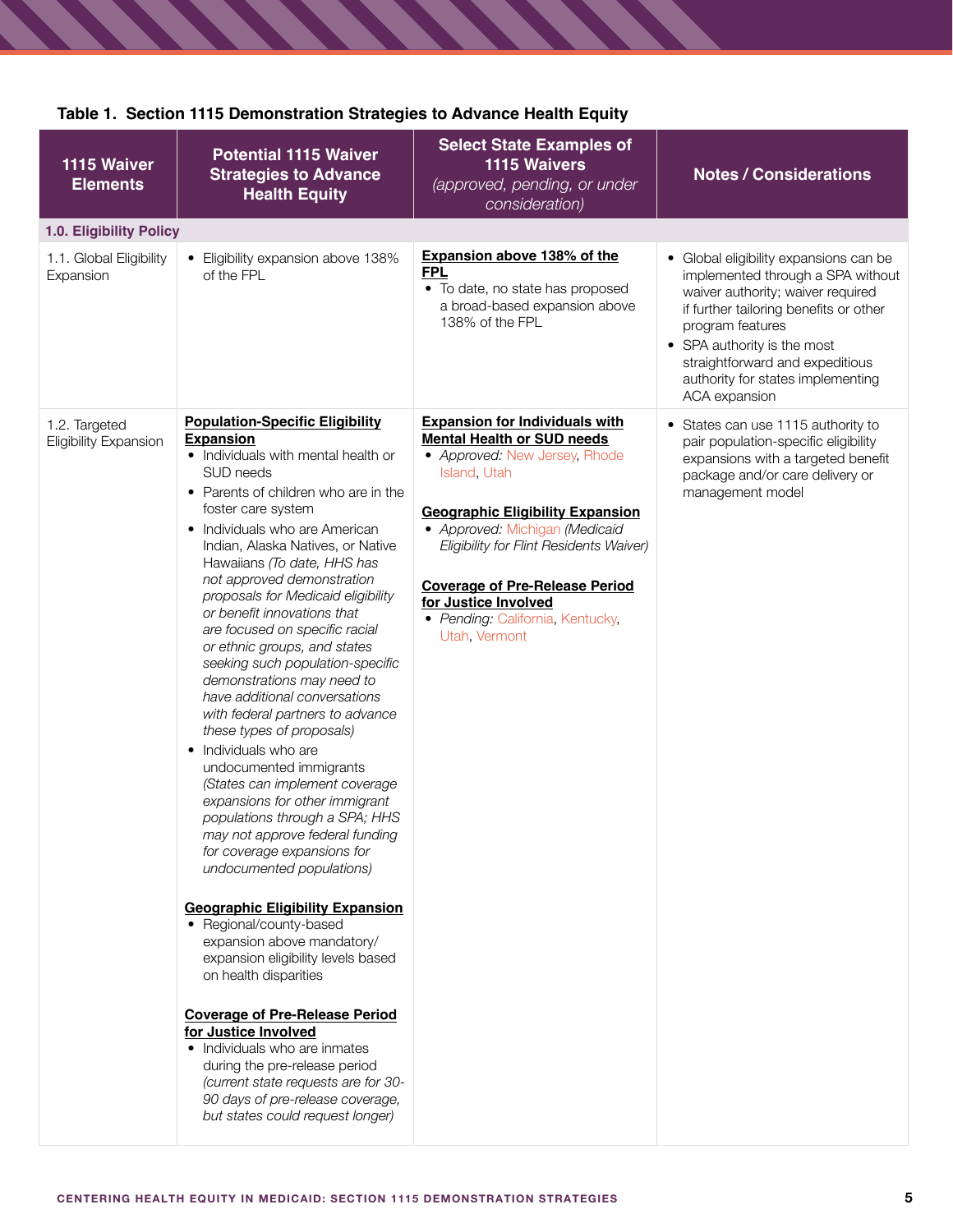| 1115 Waiver<br><b>Elements</b>                  | <b>Potential 1115 Waiver</b><br><b>Strategies to Advance</b><br><b>Health Equity</b>                                                                                                                                                                                                                                                                                                                                                                                                                                                                                                                                                                                                                                                                                                                                                                                                                                                                                                                                                                                                                                                                      | <b>Select State Examples of</b><br>1115 Waivers<br>(approved, pending, or under<br>consideration)                                                   | <b>Notes / Considerations</b>                                                                                                                                                                                                                                                                                                                                                                                                                                                |
|-------------------------------------------------|-----------------------------------------------------------------------------------------------------------------------------------------------------------------------------------------------------------------------------------------------------------------------------------------------------------------------------------------------------------------------------------------------------------------------------------------------------------------------------------------------------------------------------------------------------------------------------------------------------------------------------------------------------------------------------------------------------------------------------------------------------------------------------------------------------------------------------------------------------------------------------------------------------------------------------------------------------------------------------------------------------------------------------------------------------------------------------------------------------------------------------------------------------------|-----------------------------------------------------------------------------------------------------------------------------------------------------|------------------------------------------------------------------------------------------------------------------------------------------------------------------------------------------------------------------------------------------------------------------------------------------------------------------------------------------------------------------------------------------------------------------------------------------------------------------------------|
| 1.3. Postpartum<br><b>Eligibility Extension</b> | Postpartum coverage extensions up<br>to 12 months postpartum                                                                                                                                                                                                                                                                                                                                                                                                                                                                                                                                                                                                                                                                                                                                                                                                                                                                                                                                                                                                                                                                                              | Approved: Georgia, Illinois, Missouri,<br>Virginia<br>Pending: Florida, Massachusetts                                                               | • ARP gives states the option to<br>extend Medicaid postpartum<br>coverage to 12 months via a SPA;<br>waiver needed until April 2022<br>• Using Section 1115 authority, states<br>may seek a longer postpartum<br>period or to extend the postpartum<br>period for populations not otherwise<br>eligible under the SPA option (e.g.,<br>individuals who apply for coverage<br>past the 60 days postpartum period<br>who were not previously enrolled in<br>Medicaid or CHIP) |
| 1.4. Continuous<br>Coverage                     | <b>Adults</b><br>• Continuous coverage for 12<br>months                                                                                                                                                                                                                                                                                                                                                                                                                                                                                                                                                                                                                                                                                                                                                                                                                                                                                                                                                                                                                                                                                                   | <b>Adults</b><br>Approved: Montana <sup>24</sup><br>Pending: Kansas                                                                                 | • States can implement 12 months of<br>continuous coverage to children via<br>a SPA (32 states have taken up this<br>option)                                                                                                                                                                                                                                                                                                                                                 |
|                                                 | Children<br>• Continuous coverage for periods<br>up to the first five years of life<br>(currently under consideration by<br>states) or potentially longer<br><b>Population-Specific Continuous</b><br>Coverage<br>• Continuous coverage (12 months<br>or longer) for adult and/or juvenile<br>populations who are justice-<br>involved<br>• Continuous coverage for<br>individuals with mental health or<br>SUD needs<br>• Continuous coverage for parents<br>of children such as those who are<br>in the foster care system<br>• Continuous coverage<br>for individuals residing<br>in communities that are<br>experiencing health disparities<br>and are historically under-<br>resourced and marginalized<br>• Continuous coverage for<br>individuals who are American<br>Indian, Alaska Natives, or Native<br>Hawaiians (To date, HHS has<br>not approved demonstration<br>proposals for Medicaid eligibility<br>or benefit innovations that<br>are focused on specific racial<br>or ethnic groups, and states<br>seeking such population-specific<br>demonstrations may need to<br>have additional conversations<br>with federal partners to advance | Children<br>Under consideration: Washington<br>Pending: Oregon<br><b>Population-Specific Continuous</b><br>Coverage<br>Approved: Utah <sup>25</sup> | • To provide continuous coverage to<br>children for periods up to the first<br>five years of life or longer, states<br>would need Section 1115 waiver<br>authority; no states are currently<br>implementing this option<br>• Population-specific continuous<br>coverage can be paired with<br>demonstration initiatives related to<br>providing tailored benefits including<br>enhanced care management, family<br>case management, among other<br>benefits                  |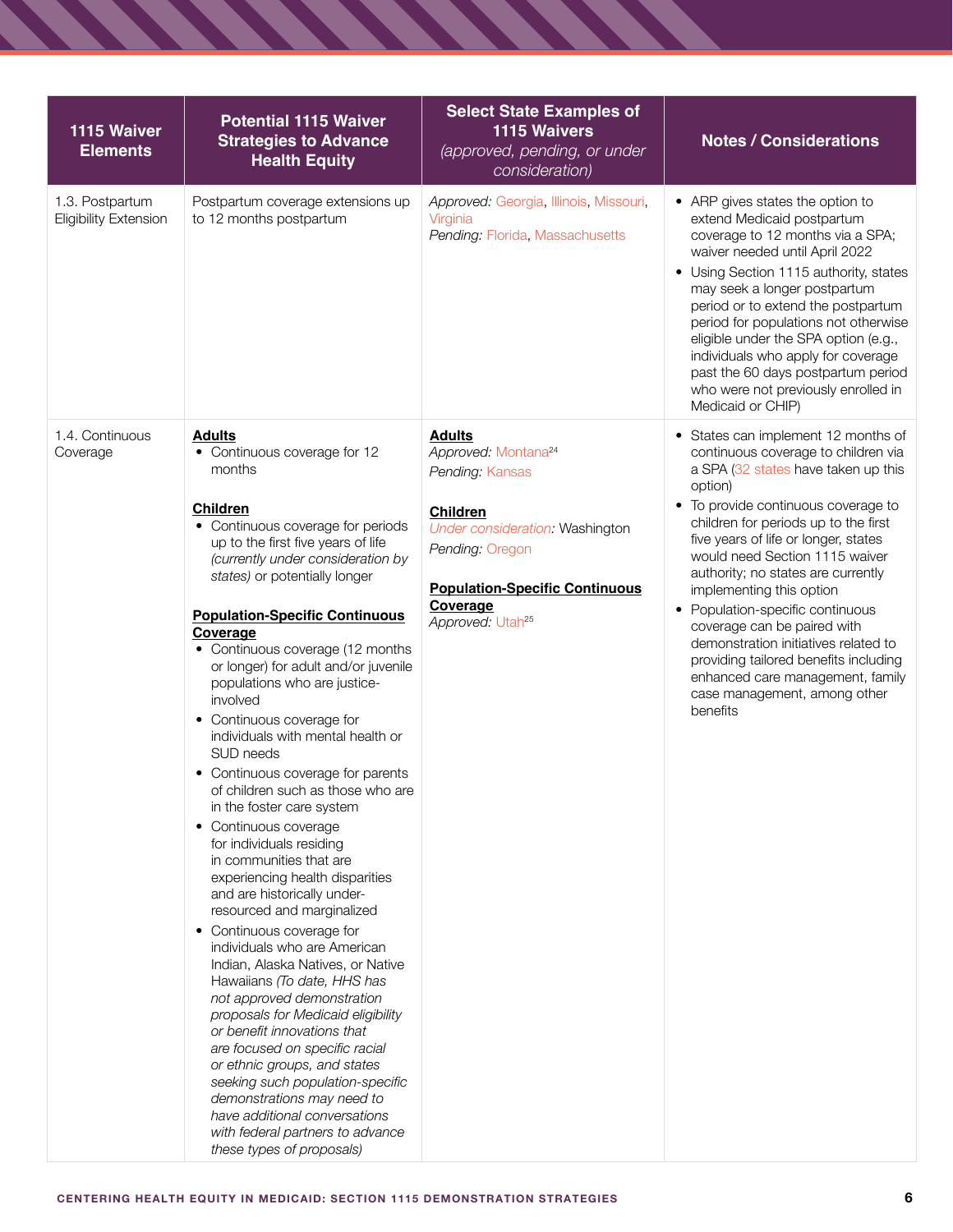| 1115 Waiver<br><b>Elements</b>                          | <b>Potential 1115 Waiver</b><br><b>Strategies to Advance</b><br><b>Health Equity</b>                                                                                                                                                                                                                                                                                                                                                                                                                                                                                                                                                                                                                                                                                                                                                                                                                  | <b>Select State Examples of</b><br><b>1115 Waivers</b><br>(approved, pending, or under<br>consideration)                                                                                                                                                                                                                                                                                                                                                                                                                                      | <b>Notes / Considerations</b>                                                                                                                                                                                                                                                                                                                                                                                                                                                                                                                                                                                                                                                                             |
|---------------------------------------------------------|-------------------------------------------------------------------------------------------------------------------------------------------------------------------------------------------------------------------------------------------------------------------------------------------------------------------------------------------------------------------------------------------------------------------------------------------------------------------------------------------------------------------------------------------------------------------------------------------------------------------------------------------------------------------------------------------------------------------------------------------------------------------------------------------------------------------------------------------------------------------------------------------------------|-----------------------------------------------------------------------------------------------------------------------------------------------------------------------------------------------------------------------------------------------------------------------------------------------------------------------------------------------------------------------------------------------------------------------------------------------------------------------------------------------------------------------------------------------|-----------------------------------------------------------------------------------------------------------------------------------------------------------------------------------------------------------------------------------------------------------------------------------------------------------------------------------------------------------------------------------------------------------------------------------------------------------------------------------------------------------------------------------------------------------------------------------------------------------------------------------------------------------------------------------------------------------|
| 2.0. Benefit Enhancements                               |                                                                                                                                                                                                                                                                                                                                                                                                                                                                                                                                                                                                                                                                                                                                                                                                                                                                                                       |                                                                                                                                                                                                                                                                                                                                                                                                                                                                                                                                               |                                                                                                                                                                                                                                                                                                                                                                                                                                                                                                                                                                                                                                                                                                           |
| 2.1. Enhanced<br>Benefits/ Support<br>Services          | <b>Population-Specific Enhanced</b><br><b>Benefits</b><br>• Supportive housing<br>• Supported employment<br>Transportation<br>٠<br>Child care<br>٠<br>• Family care<br>• Medically tailored meals<br>• Supports to address<br>interpersonal violence / toxic<br>stress<br>• Over-the-counter drug coverage<br>• Home-visiting supports<br>• Peer supports<br>• Family specialists or navigators<br>• School liaisons<br>• Dyadic care<br><b>Potential Populations to</b><br><b>Consider for Targeted</b><br><b>Enhanced Benefits:</b><br>• Individuals who are homeless or<br>at risk of homelessness<br>• Individuals who are pregnant or<br>postpartum<br>• Individuals with mental health or<br>SUD needs<br>• Individuals who are justice-<br>involved<br>• Individuals residing in specific<br>geographic regions with<br>significant health disparities and<br>inequitable access to healthcare | <b>Enhanced Benefits for</b><br><b>Individuals with Mental Health</b><br>or SUD Needs<br>Approved: 19 states<br><b>Enhanced Benefits for</b><br><b>Individuals Who Are</b><br>Justice-Involved<br>Approved: Illinois, Virginia,<br>Washington<br><b>Enhanced SDOH Benefits</b><br>Approved: California, North Carolina<br><b>Enhanced Coverage of Provider</b><br><b>Types</b><br>Approved: Maryland<br>Pending: Massachusetts<br><b>Wrap-Around Benefits for</b><br><b>Marketplace Enrollees</b><br>State Legislation Passed:<br>Connecticut | • Many enhanced benefits can be<br>implemented via SPA authority<br>• States would need waiver authority<br>if implementing pilot programs for<br>specific populations or limiting to<br>certain geographies                                                                                                                                                                                                                                                                                                                                                                                                                                                                                              |
| 3.0. Coverage Affordability Strategies                  |                                                                                                                                                                                                                                                                                                                                                                                                                                                                                                                                                                                                                                                                                                                                                                                                                                                                                                       |                                                                                                                                                                                                                                                                                                                                                                                                                                                                                                                                               |                                                                                                                                                                                                                                                                                                                                                                                                                                                                                                                                                                                                                                                                                                           |
| 3.1. Initiatives to<br>Make Coverage<br>More Affordable | • Wrap-around coverage (e.g.,<br>wrap-around drug coverage to<br>increase affordability of co-pays/<br>drug costs)<br>• Cost-sharing subsidies (e.g.,<br>support individuals with ESI<br>or individual coverage that is<br>otherwise unaffordable)<br>• Elimination of asset tests for<br><b>LTSS</b>                                                                                                                                                                                                                                                                                                                                                                                                                                                                                                                                                                                                 | <b>Cost-Sharing Subsidies</b><br>Approved: Massachusetts, Vermont<br><b>Elimination of Asset Tests for</b><br><b>LTSS</b><br>State Legislation Passed: California                                                                                                                                                                                                                                                                                                                                                                             | • Given the availability of subsidized<br>individual market coverage under<br>the ACA, and current subsidy<br>enhancements available pursuant<br>to the ARP, most individuals<br>with incomes above 138% of<br>the FPL have access to zero-<br>premium coverage through ACA<br>Marketplaces<br>• To the extent the ARP enhanced<br>subsidies expire, states seeking<br>to advance health equity through<br>Medicaid may be more inclined to<br>pursue 1115 demonstrations that<br>enhance or provide "wrap-around"<br>benefits or cost-sharing subsidies<br>available through the Marketplace<br>for this population, rather than<br>implementing a global expansion of<br>Medicaid above 138% of the FPL |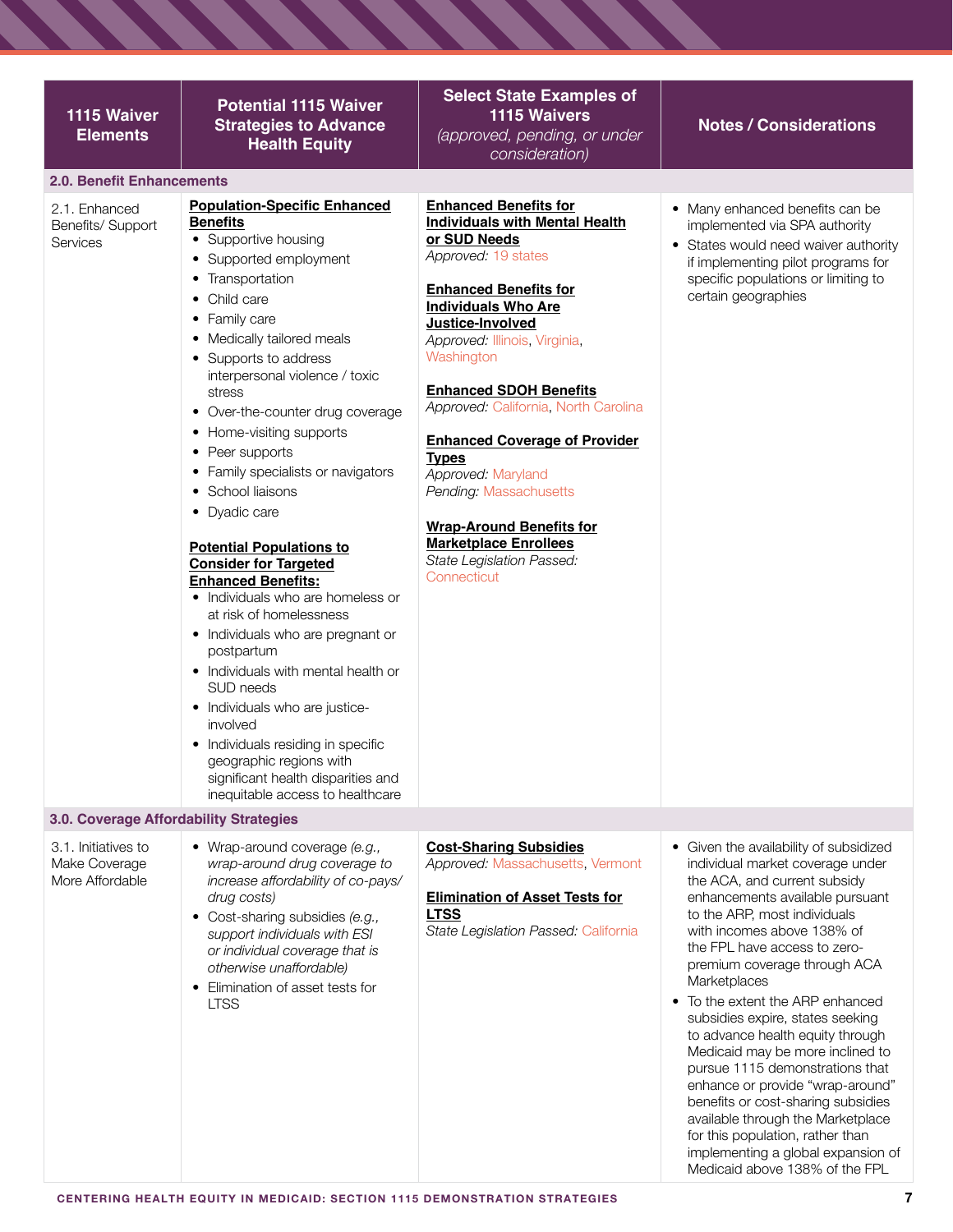| 1115 Waiver<br><b>Elements</b>                   | <b>Potential 1115 Waiver</b><br><b>Strategies to Advance</b><br><b>Health Equity</b>                                                                                                                                                                                                                                                                                                                                                                                                                                                                                                                                                                                                                                                                                                                                                                                                                                                                                                                                                                                                                                                                                                                      | <b>Select State Examples of</b><br><b>1115 Waivers</b><br>(approved, pending, or under<br>consideration)                                                                                                                                                                    | <b>Notes / Considerations</b> |
|--------------------------------------------------|-----------------------------------------------------------------------------------------------------------------------------------------------------------------------------------------------------------------------------------------------------------------------------------------------------------------------------------------------------------------------------------------------------------------------------------------------------------------------------------------------------------------------------------------------------------------------------------------------------------------------------------------------------------------------------------------------------------------------------------------------------------------------------------------------------------------------------------------------------------------------------------------------------------------------------------------------------------------------------------------------------------------------------------------------------------------------------------------------------------------------------------------------------------------------------------------------------------|-----------------------------------------------------------------------------------------------------------------------------------------------------------------------------------------------------------------------------------------------------------------------------|-------------------------------|
| Investment in<br>Targeted Providers/<br>Services | 4.0. Expenditure Authority for Delivery System Investments / Pilots<br><b>Capacity Building</b><br>• Healthcare workforce<br>development<br>• Improvements in population<br>health management<br>• Enhanced data collection and<br>analytic capacity, including for<br>race and ethnicity data<br><b>Care Delivery Redesign</b><br>• Integration of physical and<br>behavioral healthcare<br>• Improved care coordination<br>• Improved transitions between<br>services and settings<br>• Improved diversion interventions<br>• Flexible services and community<br>partners initiatives for families<br>with children with health-related<br>social needs<br><b>Prevention and Early</b><br>Intervention<br>• Mental health and SUD treatment<br>• Maternal and child health<br>promotion<br>• Access to oral health services<br>• Chronic disease prevention and<br>management<br>Access and reimbursement for<br>$\bullet$<br>Tribal healing<br><b>Provider Payment Increases</b><br>• For range of providers: hospitals,<br>behavioral health providers,<br>Tribal healers, maternal health<br>providers (including doulas), child<br>health providers among others;<br>potentially tied to addressing | <b>Capacity Building</b><br>Approved: California, Massachusetts,<br>Washington<br>Pending: Vermont<br><b>Care Delivery Redesign</b><br>Approved: Arizona, Rhode Island,<br>Washington<br><b>Prevention and Early Intervention</b><br>Approved: Massachusetts,<br>Washington | N/A                           |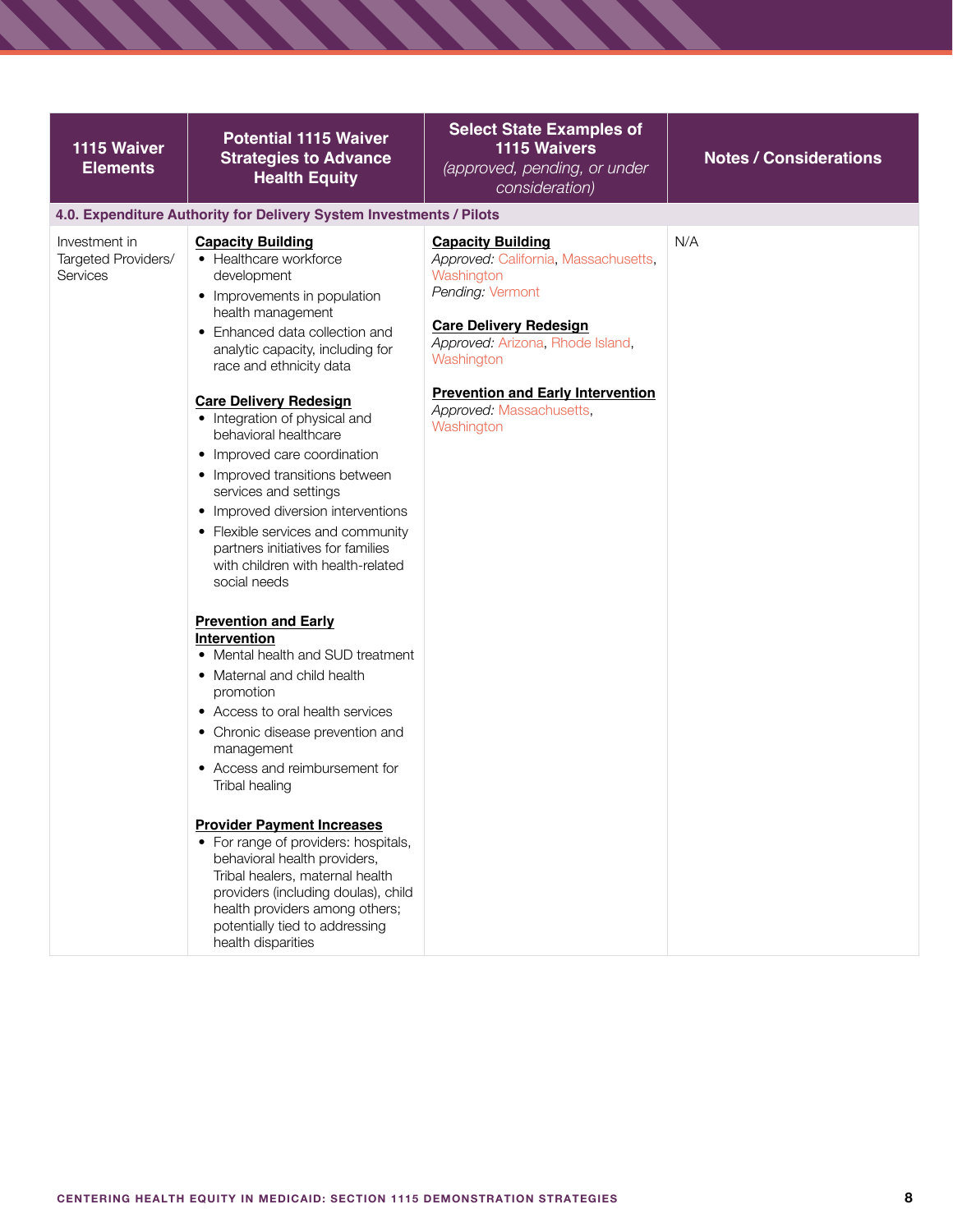## ENDNOTES

- 1. Manatt Health, "State Strategies for Overcoming Barriers to Advance Health Equity," State Health and Value Strategies, November 2020. Available at: [https://](https://www.shvs.org/wp-content/uploads/2020/11/State-Strategies-for-Overcoming-Barriers-to-Advance-Health-Equity.pdf) [www.shvs.org/wp-content/uploads/2020/11/State-Strategies-for-Overcoming-Barriers-to-Advance-Health-Equity.pdf.](https://www.shvs.org/wp-content/uploads/2020/11/State-Strategies-for-Overcoming-Barriers-to-Advance-Health-Equity.pdf)
- 2. T. Dwan Everette, D. Sathasivam, and K. Siegel, "Talking about Anti-Racism and Health Equity: Discussing Racism," State Health and Value Strategies, August 2021. Available at: [https://www.shvs.org/wp-content/uploads/2021/08/Talking-About-Anti-Racism-Health-Equity-1-of-3.pdf.](https://www.shvs.org/wp-content/uploads/2021/08/Talking-About-Anti-Racism-Health-Equity-1-of-3.pdf)
- 3. T. Dwan Everette, D. Sathasivam, and K. Siegel, "Talking about Anti-Racism and Health Equity: Discussing Racism," State Health and Value Strategies, August 2021. Available at: [https://www.shvs.org/wp-content/uploads/2021/08/Talking-About-Anti-Racism-Health-Equity-1-of-3.pdf.](https://www.shvs.org/wp-content/uploads/2021/08/Talking-About-Anti-Racism-Health-Equity-1-of-3.pdf)
- 4. Centers for Medicare and Medicaid Services, April 2021 Medicaid & CHIP Enrollment Data Highlights, April 2021. Available at: [https://www.medicaid.gov/](https://www.medicaid.gov/medicaid/program-information/medicaid-and-chip-enrollment-data/report-highlights/index.html) [medicaid/program-information/medicaid-and-chip-enrollment-data/report-highlights/index.html.](https://www.medicaid.gov/medicaid/program-information/medicaid-and-chip-enrollment-data/report-highlights/index.html)
- 5. Centers for Medicare and Medicaid Services, National Health Expenditures Fact Sheet, December 2020. Available at: [https://www.cms.gov/Research-Statistics-](https://www.cms.gov/Research-Statistics-Data-and-Systems/Statistics-Trends-and-Reports/NationalHealthExpendData/NHE-Fact-Sheet)[Data-and-Systems/Statistics-Trends-and-Reports/NationalHealthExpendData/NHE-Fact-Sheet](https://www.cms.gov/Research-Statistics-Data-and-Systems/Statistics-Trends-and-Reports/NationalHealthExpendData/NHE-Fact-Sheet).
- 6. Kaiser Family Foundation, "Medicaid Postpartum Coverage Extension Tracker," September 2021. Available at: [https://www.kff.org/medicaid/issue-brief/medicaid](https://www.kff.org/medicaid/issue-brief/medicaid-postpartum-coverage-extension-tracker/)[postpartum-coverage-extension-tracker/](https://www.kff.org/medicaid/issue-brief/medicaid-postpartum-coverage-extension-tracker/)
- 7. Manatt Analysis of (1) Centers for Medicare and Medicaid Services, April 2021 Medicaid & CHIP Enrollment Data Highlights, April 2021. Available at: [https://www.](https://www.medicaid.gov/medicaid/program-information/medicaid-and-chip-enrollment-data/report-highlights/index.html) [medicaid.gov/medicaid/program-information/medicaid-and-chip-enrollment-data/report-highlights/index.html](https://www.medicaid.gov/medicaid/program-information/medicaid-and-chip-enrollment-data/report-highlights/index.html) and (2) Children's Defense Fund, "The State of America's Children® 2021 Overview," accessed September 2021. Available at:<https://www.childrensdefense.org/state-of-americas-children/soac-2021-overview/>
- 8. Kaiser Family Foundation, "Medicaid Home and Community-Based Services Enrollment and Spending," February 2020. Available at: [https://files.kff.org/](https://files.kff.org/attachment/Issue-Brief-Medicaid-Home-and-Community-Based-Services-Enrollment-and-Spending) [attachment/Issue-Brief-Medicaid-Home-and-Community-Based-Services-Enrollment-and-Spending](https://files.kff.org/attachment/Issue-Brief-Medicaid-Home-and-Community-Based-Services-Enrollment-and-Spending)
- 9. Kaiser Family Foundation, "Distribution of the Nonelderly with Medicaid by Race/Ethnicity," accessed September 2021. Available at: [https://www.kff.org/medicaid/](https://www.kff.org/medicaid/state-indicator/medicaid-distribution-nonelderly-by-raceethnicity/?currentTimeframe=0&sortModel=%7B%22colId%22:%22Location%22,%22sort%22:%22asc%22%7D) [state-indicator/medicaid-distribution-nonelderly-by-raceethnicity/?currentTimeframe=0&sortModel=%7B%22colId%22:%22Location%22,%22sort%22:%22asc%](https://www.kff.org/medicaid/state-indicator/medicaid-distribution-nonelderly-by-raceethnicity/?currentTimeframe=0&sortModel=%7B%22colId%22:%22Location%22,%22sort%22:%22asc%22%7D) [22%7D](https://www.kff.org/medicaid/state-indicator/medicaid-distribution-nonelderly-by-raceethnicity/?currentTimeframe=0&sortModel=%7B%22colId%22:%22Location%22,%22sort%22:%22asc%22%7D).
- 10. U.S. Census Bureau, "Quick Facts," accessed September 2021. Available at: [https://www.census.gov/quickfacts/fact/table/US/PST045219.](https://www.census.gov/quickfacts/fact/table/US/PST045219)
- 11. P. Boozang, M. Lipson, N. Punukollu, "End-of-Term Retrospective on the Trump Administration's 1115 Waiver Priorities," Manatt Health, September 2020. Available at: [https://www.manatt.com/insights/newsletters/manatt-on-health-medicaid-edition/end-of-term-retrospective-on-the-trump-admin.](https://www.manatt.com/insights/newsletters/manatt-on-health-medicaid-edition/end-of-term-retrospective-on-the-trump-admin)
- 12. J. Cross-Call, "Medicaid Expansion Has Helped Narrow Racial Disparities in Health Coverage and Access to Care", Center on Budget and Policy Priorities, May 2020. Available at:<https://www.cbpp.org/research/health/medicaid-expansion-has-helped-narrow-racial-disparities-in-health-coverage-and>.
- 13. H.R. 1319, American Rescue Plan Act of 2021. Available at: [https://www.congress.gov/bill/117th-congress/house-bill/1319/text.](https://www.congress.gov/bill/117th-congress/house-bill/1319/text)
- 14. PA 21-2, June Special Session, 15-19. Available at:<https://cga.ct.gov/2021/TOB/S/PDF/2021SB-01202-R00-SB.PDF>.
- 15. Flint Michigan Section 1115 Demonstration. Available at:<https://www.medicaid.gov/medicaid/section-1115-demo/demonstration-and-waiver-list/82136>.
- 16. J. Karoub, "Commission: 'Systemic racism' at root of Flint water crisis", Associated Press, February 2017. Available at: [https://apnews.com/article/us-news-race](https://apnews.com/article/us-news-race-and-ethnicity-mi-state-wire-flint-michigan-df42de2ec4424193866467a2981ccb51)[and-ethnicity-mi-state-wire-flint-michigan-df42de2ec4424193866467a2981ccb51](https://apnews.com/article/us-news-race-and-ethnicity-mi-state-wire-flint-michigan-df42de2ec4424193866467a2981ccb51).
- 17. In addition to providing 12 months of postpartum coverage to mothers who were enrolled in Medicaid/CHIP during pregnancy, Virginia's waiver seeks to allow individuals who would have been eligible on the basis of their pregnancy to enroll in Medicaid/CHIP coverage at any point in the 12-month postpartum period. Virginia is also seeking to extend coverage to CHIPRA 214 individuals.
- 18. Kaiser Family Foundation, "Racial Disparities in Maternal and Infant Health: An Overview," November 2020. Available at: [https://www.kff.org/report-section/racial](https://www.kff.org/report-section/racial-disparities-in-maternal-and-infant-health-an-overview-issue-brief/)[disparities-in-maternal-and-infant-health-an-overview-issue-brief/](https://www.kff.org/report-section/racial-disparities-in-maternal-and-infant-health-an-overview-issue-brief/).
- 19. S. Sugar, C. Peters, N. De Lew, B. Sommers, "Medicaid Churning and Continuity of Care: Evidence and Policy Considerations Before and After the COVID-19 Pandemic," ASPE, April 2021. Available at: [https://aspe.hhs.gov/sites/default/files/migrated\\_legacy\\_files//199881/medicaid-churning-ib.pdf](https://aspe.hhs.gov/sites/default/files/migrated_legacy_files//199881/medicaid-churning-ib.pdf).
- 20. T. Brooks and A. Gardner, "Continuous Coverage in Medicaid and CHIP," Georgetown Children and Families, July 2021. Available at: [https://ccf.georgetown.edu/](https://ccf.georgetown.edu/wp-content/uploads/2021/07/Continuous-Coverage-Medicaid-CHIP-final.pdf) [wp-content/uploads/2021/07/Continuous-Coverage-Medicaid-CHIP-final.pdf](https://ccf.georgetown.edu/wp-content/uploads/2021/07/Continuous-Coverage-Medicaid-CHIP-final.pdf).
- 21. T, Brooks, "States Move Toward Multi-Year Continuous Eligibility for Children in Medicaid," Georgetown Children and Families, June 2021. [https://ccf.georgetown.](https://ccf.georgetown.edu/2021/06/03/states-move-toward-multi-year-continuous-eligibility-for-children-in-medicaid/) [edu/2021/06/03/states-move-toward-multi-year-continuous-eligibility-for-children-in-medicaid/.](https://ccf.georgetown.edu/2021/06/03/states-move-toward-multi-year-continuous-eligibility-for-children-in-medicaid/)
- 22. North Carolina Department of Health and Human Services, "Healthy Opportunities Pilots." Available at: [https://www.ncdhhs.gov/about/department-initiatives/](https://www.ncdhhs.gov/about/department-initiatives/healthy-opportunities/healthy-opportunities-pilots) [healthy-opportunities/healthy-opportunities-pilots.](https://www.ncdhhs.gov/about/department-initiatives/healthy-opportunities/healthy-opportunities-pilots)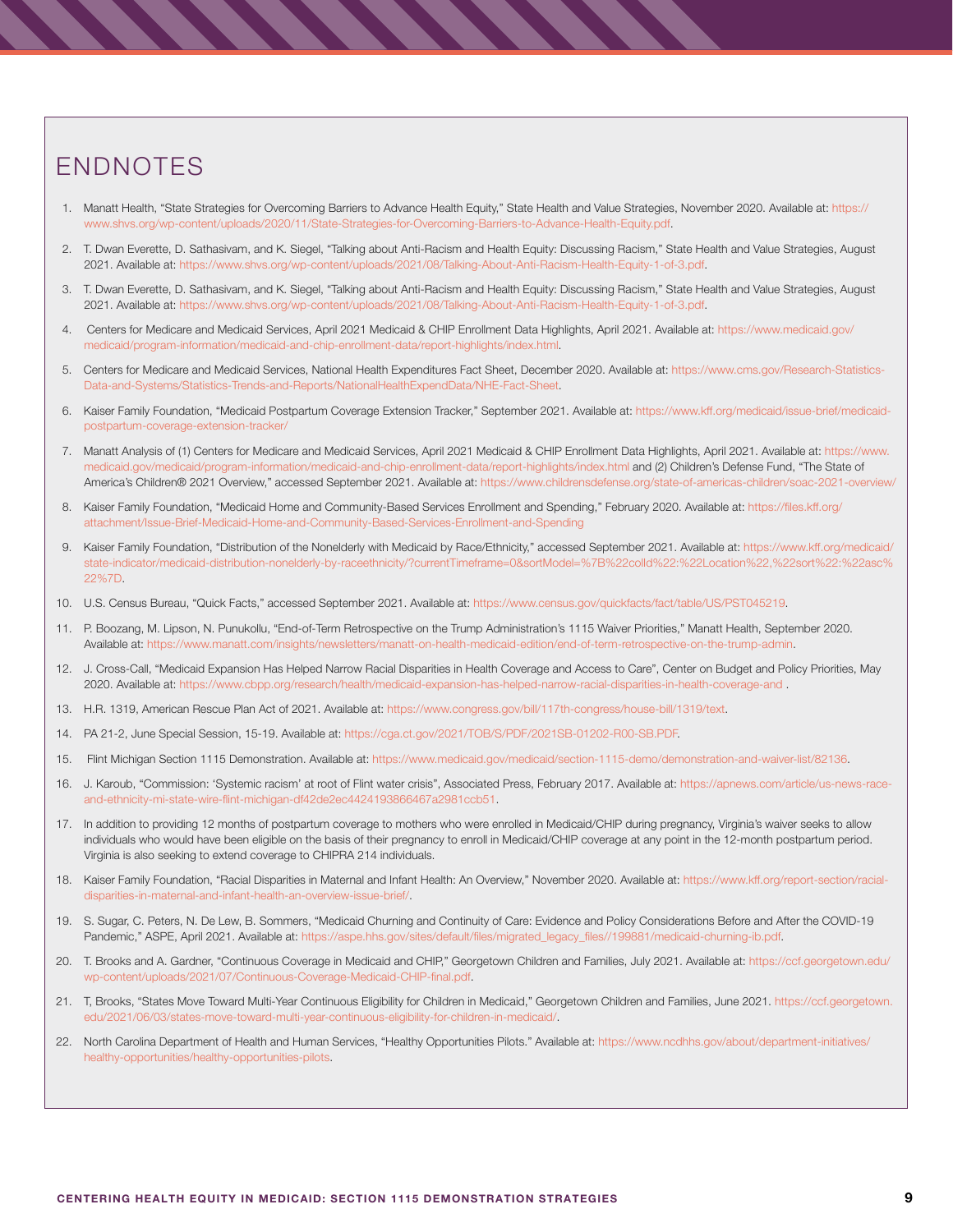# ENDNOTES

- 23. [Anchor institutions](https://www.nap.edu/resource/24624/anchor-institutions/) are "large, usually nonprofit organizations tethered to their communities [… that] have significant economic and social impact on their communities, and […] also have an economic self-interest in making sure these communities are healthy and safe," as defined by "Communities in Action: Pathways to Health Equity" published by the National Academies of Sciences, Engineering, and Medicine (2017).
- 24. At the direction of the Legislature, Montana submitted a waiver [amendment](https://www.medicaid.gov/medicaid/section-1115-demonstrations/downloads/mt-wasp-pa.pdf) to terminate the 12-month continuous eligibility provision.
- 25. Utah provides 12 months continuous coverage for childless adults ages 19-64 with incomes <5% of the FPL who are chronically homeless or in need of SUD or mental health treatment including justice-involved populations.